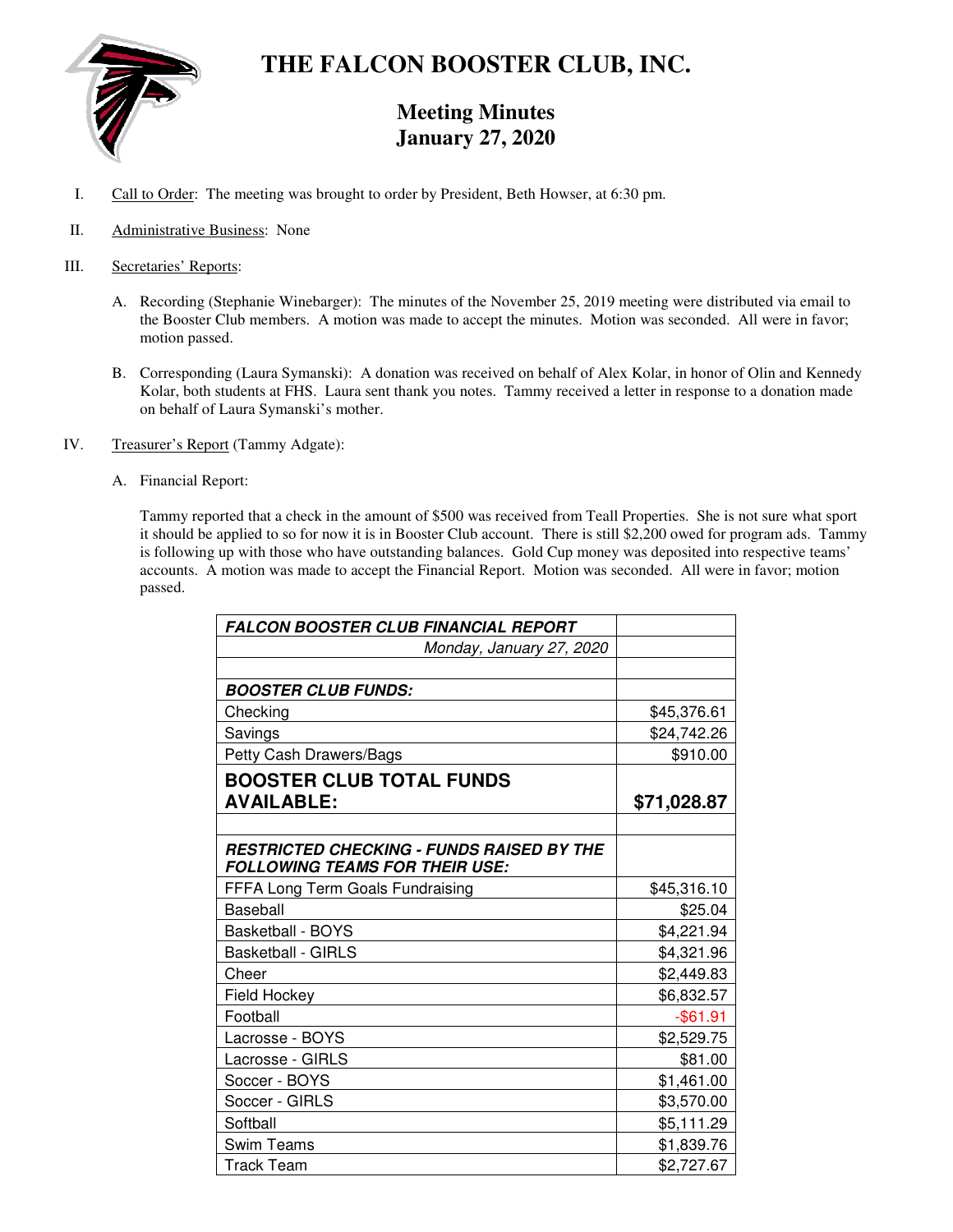| Volleyball                                                                                                  | \$1,130.38  |
|-------------------------------------------------------------------------------------------------------------|-------------|
| Weight Room                                                                                                 | \$300.00    |
| <b>TOTAL FUNDS RESTRICTED TO TEAMS:</b>                                                                     | \$81,856.38 |
|                                                                                                             |             |
| <b>ACCOUNTS FISCALLY MANAGED BY THE</b><br><b>BOOSTER CLUB - THESE ARE NOT BOOSTER</b><br><b>CLUB FUNDS</b> |             |
| Pat Georger Scholarship Trust                                                                               | \$64,257.02 |
| Roy A. Pool Jr. Scholarship Account                                                                         | \$745.54    |

#### V. Committee Reports

- A. 2019-2020 Committee Missions Comments/Updates: The missions for the Social Media, Fundraising, Concessions and By-Laws committees remain in draft form. If there are comments, send to Beth. We will refocus on committees once these missions are finalized.
- B. Membership (Mary Kay Anderson): As of today, we have 109 members: 19 Board/Officers, 18 coaches/Assistant Activities Director, 72 parent or community members.
- C. Concessions Winter Sports: Basketball concession sales are up from previous years.

#### VI. Director of Student Activities:

A. Report:

The golf cart acquired earlier in the year has been painted red by the FHS auto body shop. A plaque that reads "Proudly donated by the FHS Booster Club" will be added.

Sports: There is a lot of activity with seasons ending and playoffs over the next couple weeks. The schedules are updated on the Northwestern District website.

Spring Season: Tryouts start February  $24<sup>th</sup>$ , games start March  $16<sup>th</sup>$ .

Winter awards banquet is scheduled for Wednesday, March 4<sup>th</sup>. Reception 6:30, awards 7:00. Horticulture class will provide flowers.

Spring awards banquet: The intent is to have one but it might be after students are out of school. More to follow.

#### Hudl Payment Request:

1. Girls Lacrosse and Basketball (Hudl and Krossover) – Coach Ott has a call set up with Hudl for Monday, February  $3<sup>rd</sup>$ , regarding some recent invoices the Booster Club has received. Some teams were using Krossover which was bought by Hudl and there is some confusion from Hudl on how much we still owe. He was under the impression what we paid in August was for all sports who use the service. He recently learned that may not be correct. He will learn more during the call on February 3<sup>rd</sup>.

State Athletic Directors conference will be held in Norfolk in April. The cost will be within the original budget provided for Coach Ott to attend.

- B. Coaches:
	- 1. Swim Team (Karen Cerra) 6 swimmers have qualified for states, hoping one more will qualify this weekend at Districts. There are several Pura Vita bracelets available for \$6 each (swim team fundraiser).
- C. Band: No report

#### VII. Old Business:

- A. Grants and Fundraising
	- 1. Funding the Future of Fauquier Athletics The group raised \$5,116.10 that will we match. Tammy will transfer our matching funds into the FFFA account. Approved by Building Committee to start working on the turf. Advanced Sports Marketing class will work on thank you notes for those who made donations.